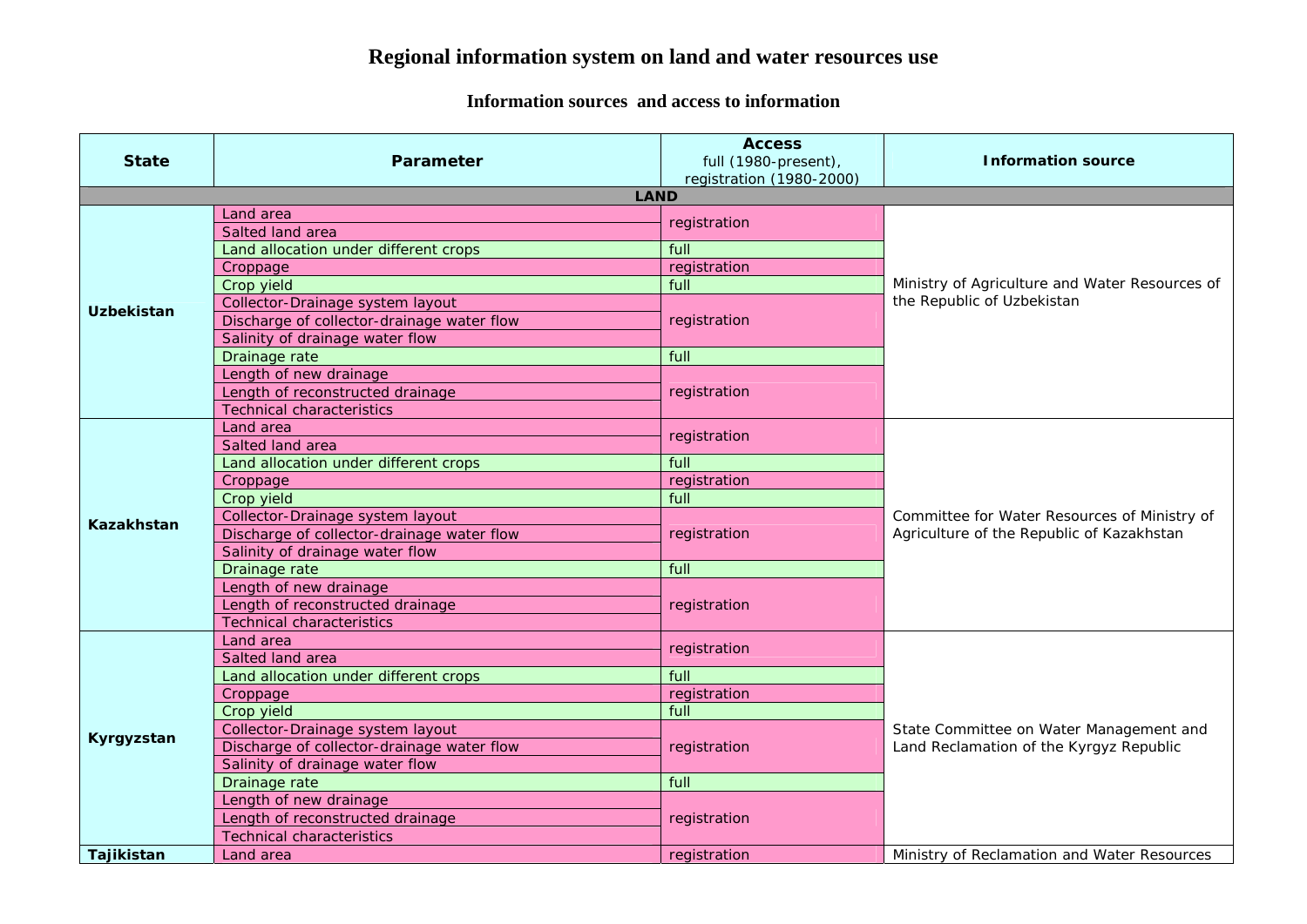| <b>State</b>        | <b>Parameter</b>                           | <b>Access</b><br>full (1980-present),<br>registration (1980-2000) | <b>Information source</b>                                                                                                             |
|---------------------|--------------------------------------------|-------------------------------------------------------------------|---------------------------------------------------------------------------------------------------------------------------------------|
|                     | Salted land area                           |                                                                   | of the Republic of Tajikistan                                                                                                         |
|                     | Land allocation under different crops      | full                                                              |                                                                                                                                       |
|                     | Croppage                                   | registration                                                      |                                                                                                                                       |
|                     | Crop yield                                 | full                                                              |                                                                                                                                       |
|                     | Collector-Drainage system layout           |                                                                   |                                                                                                                                       |
|                     | Discharge of collector-drainage water flow | registration                                                      |                                                                                                                                       |
|                     | Salinity of drainage water flow            | registration                                                      |                                                                                                                                       |
|                     | Drainage rate                              | full                                                              |                                                                                                                                       |
|                     | Length of new drainage                     |                                                                   |                                                                                                                                       |
|                     | Length of reconstructed drainage           | registration                                                      |                                                                                                                                       |
|                     | <b>Technical characteristics</b>           |                                                                   |                                                                                                                                       |
|                     | Land area                                  |                                                                   |                                                                                                                                       |
|                     | Salted land area                           | registration                                                      |                                                                                                                                       |
|                     | Land allocation under different crops      | full                                                              |                                                                                                                                       |
|                     | Croppage                                   | registration                                                      |                                                                                                                                       |
|                     | Crop yield                                 | full                                                              | Ministry of Water Resources of Turkmenistan                                                                                           |
| <b>Turkmenistan</b> | Collector-Drainage system layout           | registration                                                      |                                                                                                                                       |
|                     | Discharge of collector-drainage water flow |                                                                   |                                                                                                                                       |
|                     | Salinity of drainage water flow            |                                                                   |                                                                                                                                       |
|                     | Drainage rate                              | full                                                              |                                                                                                                                       |
|                     | Length of new drainage                     | registration                                                      |                                                                                                                                       |
|                     | Length of reconstructed drainage           |                                                                   |                                                                                                                                       |
|                     | <b>Technical characteristics</b>           |                                                                   |                                                                                                                                       |
|                     | <b>WATER SUPPLY</b>                        |                                                                   |                                                                                                                                       |
|                     | Water intake from sources                  | registration<br>the Republic of Uzbekistan                        |                                                                                                                                       |
| <b>Uzbekistan</b>   | Water disposal                             |                                                                   | Ministry of Agriculture and Water Resources of                                                                                        |
|                     | Water allocation system                    |                                                                   |                                                                                                                                       |
|                     | Water supply sources                       |                                                                   |                                                                                                                                       |
|                     | Water intake from sources                  | registration                                                      | Committee for Water Resources of Ministry of<br>Agriculture of the Republic of Kazakhstan<br>(Reported data 2TPvodkhoz <sup>1</sup> ) |
| Kazakhstan          | Water disposal                             |                                                                   |                                                                                                                                       |
|                     | Water allocation system                    |                                                                   |                                                                                                                                       |
|                     | Water supply sources                       |                                                                   |                                                                                                                                       |
|                     | Water intake from sources                  | registration                                                      | State Committee on Water Management and<br>Land Reclamation of the Kyrgyz Republic<br>(Reported data 2TPvodkhoz)                      |
| Kyrgyzstan          | Water disposal                             |                                                                   |                                                                                                                                       |
|                     | Water allocation system                    |                                                                   |                                                                                                                                       |
|                     | Water supply sources                       |                                                                   |                                                                                                                                       |
| Tajikistan          | Water intake from sources                  | registration                                                      | Ministry of Reclamation and Water Resources                                                                                           |
|                     | Water disposal                             |                                                                   | of the Republic of Tajikistan (Reported data                                                                                          |
|                     | Water allocation system                    |                                                                   | 2TPvodkhoz)                                                                                                                           |

<sup>1 2</sup>TPvodkhoz - Report "Water use information"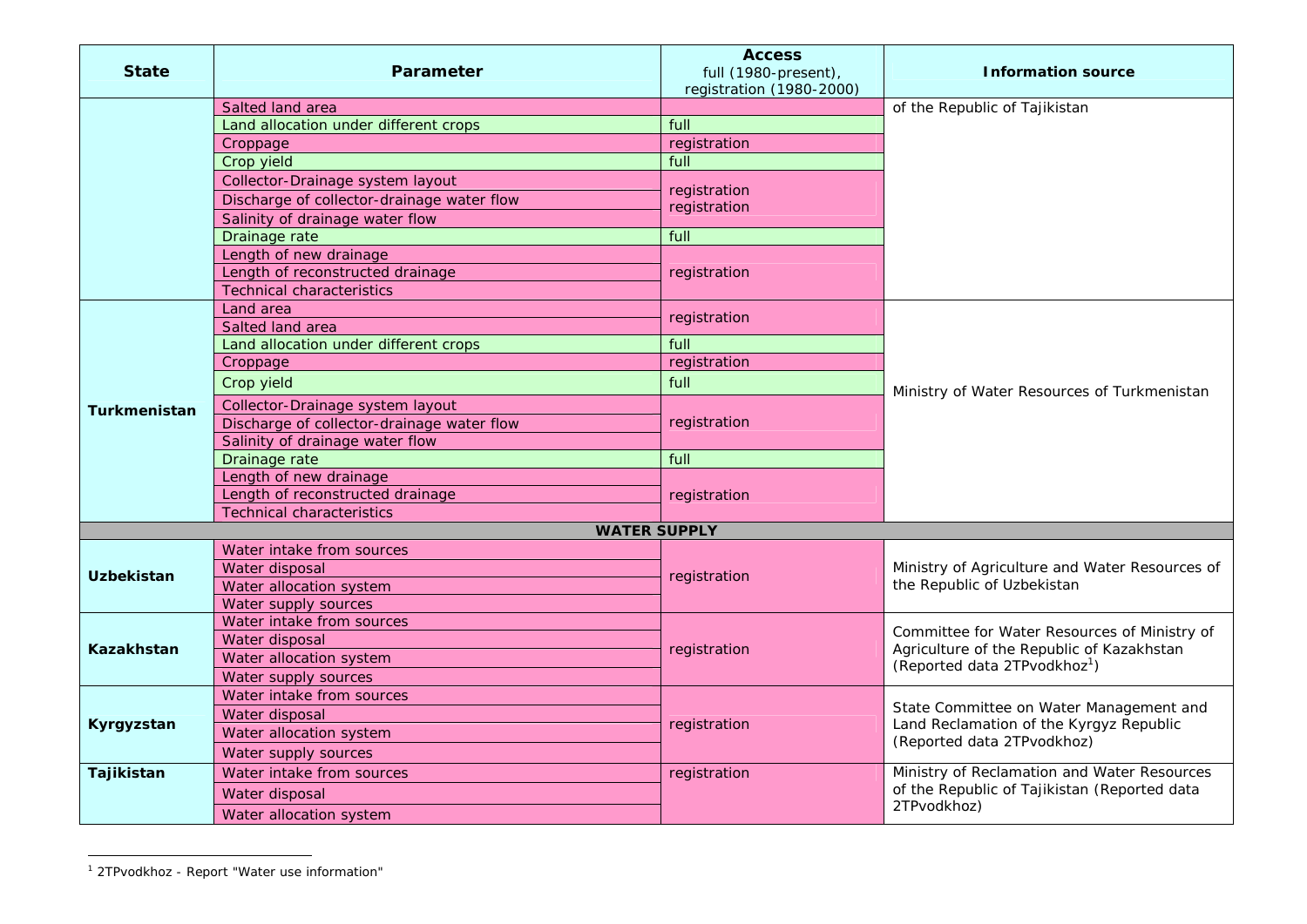| <b>State</b>      | <b>Parameter</b>                | <b>Access</b><br>full (1980-present),<br>registration (1980-2000) | <b>Information source</b>                                                                                                                                                                             |  |
|-------------------|---------------------------------|-------------------------------------------------------------------|-------------------------------------------------------------------------------------------------------------------------------------------------------------------------------------------------------|--|
|                   | Water supply sources            |                                                                   |                                                                                                                                                                                                       |  |
| Turkmenistan      | Water intake from sources       | registration                                                      | Ministry of Water Resources of Turkmenistan                                                                                                                                                           |  |
|                   | Water disposal                  |                                                                   |                                                                                                                                                                                                       |  |
|                   | Water allocation system         |                                                                   |                                                                                                                                                                                                       |  |
|                   | Water supply sources            |                                                                   | (Reported data 2TPvodkhoz)                                                                                                                                                                            |  |
| <b>ECONOMY</b>    |                                 |                                                                   |                                                                                                                                                                                                       |  |
|                   | Demographic parameters          | full                                                              |                                                                                                                                                                                                       |  |
|                   | Employment                      |                                                                   |                                                                                                                                                                                                       |  |
|                   | Population living standard      | registration                                                      |                                                                                                                                                                                                       |  |
|                   | Living conditions and transport |                                                                   |                                                                                                                                                                                                       |  |
|                   | Education                       |                                                                   | 1. Ministry of Agriculture and Water Resources                                                                                                                                                        |  |
|                   | Culture                         | full                                                              | of the Republic of Uzbekistan                                                                                                                                                                         |  |
| <b>Uzbekistan</b> | <b>Public Health</b>            | registration                                                      | 2. Data verification through the State                                                                                                                                                                |  |
|                   | Industry                        |                                                                   | Committee on Statistics of the Republic of                                                                                                                                                            |  |
|                   | Agriculture                     |                                                                   | Uzbekistan (www.stat.uz)                                                                                                                                                                              |  |
|                   | Cattle head                     | full                                                              |                                                                                                                                                                                                       |  |
|                   | Livestock sector                |                                                                   |                                                                                                                                                                                                       |  |
|                   | <b>GDP</b>                      |                                                                   |                                                                                                                                                                                                       |  |
|                   | Water sector                    | registration                                                      |                                                                                                                                                                                                       |  |
|                   | Demographic parameters          |                                                                   | 1. Committee for Water Resources of Ministry<br>of Agriculture of the Republic of Kazakhstan<br>2. Data verification through the Agency on<br>Statistics of the Republic of Kazakhstan<br>www.stat.kz |  |
|                   | Employment                      | full                                                              |                                                                                                                                                                                                       |  |
|                   | Population living standard      |                                                                   |                                                                                                                                                                                                       |  |
|                   | Living conditions and transport | registration                                                      |                                                                                                                                                                                                       |  |
|                   | Education                       | full                                                              |                                                                                                                                                                                                       |  |
|                   | Culture                         |                                                                   |                                                                                                                                                                                                       |  |
| <b>Kazakhstan</b> | <b>Public Health</b>            | registration                                                      |                                                                                                                                                                                                       |  |
|                   | Industry                        | full                                                              |                                                                                                                                                                                                       |  |
|                   | Agriculture                     |                                                                   |                                                                                                                                                                                                       |  |
|                   | Cattle head                     |                                                                   |                                                                                                                                                                                                       |  |
|                   | Livestock sector                |                                                                   |                                                                                                                                                                                                       |  |
|                   | <b>GDP</b>                      |                                                                   |                                                                                                                                                                                                       |  |
|                   | Water sector                    | registration                                                      |                                                                                                                                                                                                       |  |
| Kyrgyzstan        | Demographic parameters          | full                                                              | 1. State Committee on Water Management<br>and Land Reclamation of the Kyrgyz Republic<br>2. Data verification through the National<br>Statistics Committee of the Kyrgyz Republic<br>(www.stat.kg)    |  |
|                   | Employment                      |                                                                   |                                                                                                                                                                                                       |  |
|                   | Population living standard      | registration                                                      |                                                                                                                                                                                                       |  |
|                   | Living conditions and transport |                                                                   |                                                                                                                                                                                                       |  |
|                   | Education                       | full                                                              |                                                                                                                                                                                                       |  |
|                   | Culture                         |                                                                   |                                                                                                                                                                                                       |  |
|                   | <b>Public Health</b>            | registration                                                      |                                                                                                                                                                                                       |  |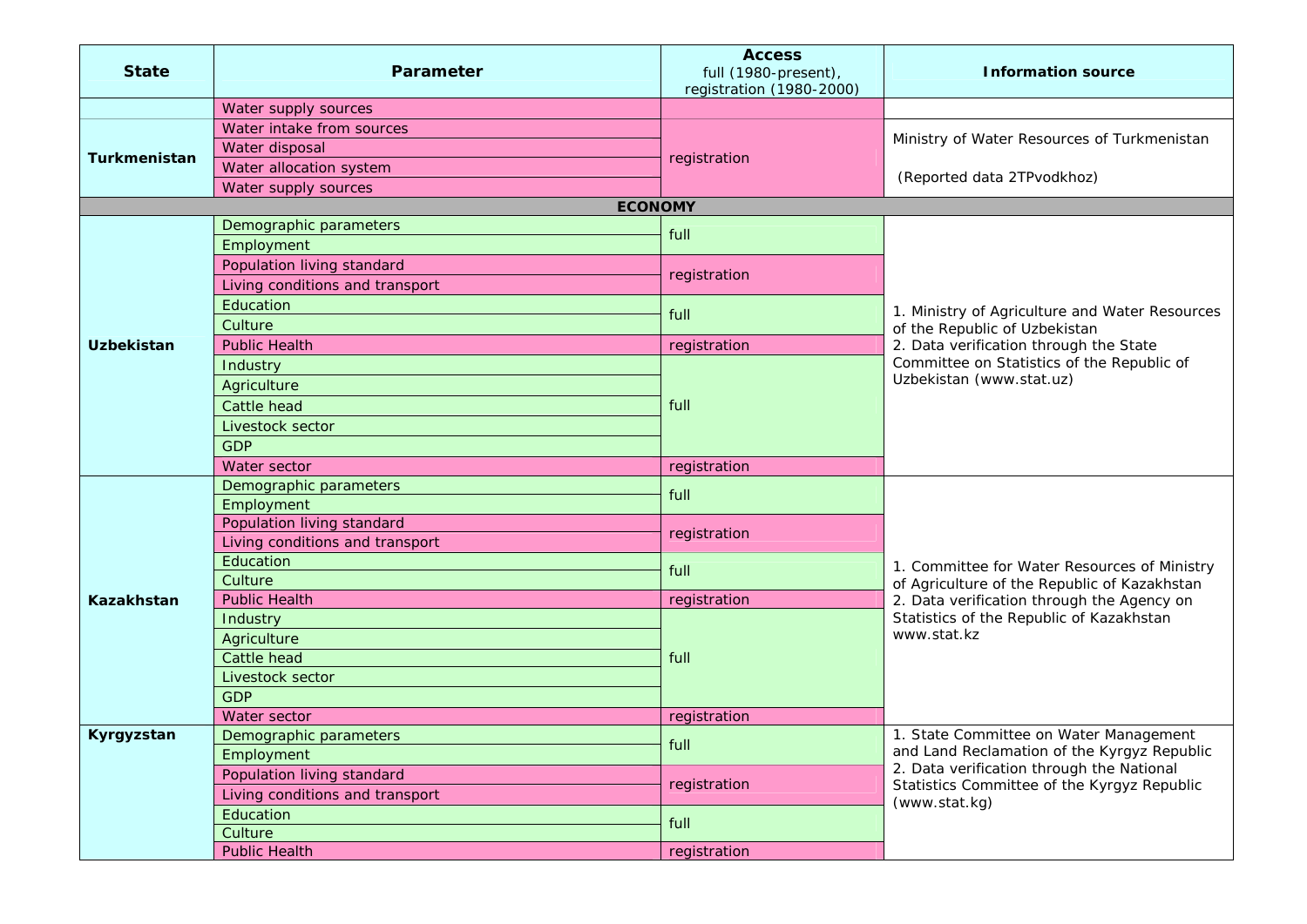| <b>State</b>        | Parameter                       | <b>Access</b><br>full (1980-present),<br>registration (1980-2000) | <b>Information source</b>                                                    |
|---------------------|---------------------------------|-------------------------------------------------------------------|------------------------------------------------------------------------------|
|                     | Industry                        |                                                                   |                                                                              |
|                     | Agriculture                     |                                                                   |                                                                              |
|                     | Cattle head                     | full                                                              |                                                                              |
|                     | Livestock sector                |                                                                   |                                                                              |
|                     | <b>GDP</b>                      |                                                                   |                                                                              |
|                     | Water sector                    | registration                                                      |                                                                              |
|                     | Demographic parameters          | full                                                              |                                                                              |
|                     | Employment                      |                                                                   |                                                                              |
|                     | Population living standard      |                                                                   |                                                                              |
|                     | Living conditions and transport | registration                                                      |                                                                              |
|                     | Education                       |                                                                   | 1. Ministry of Reclamation and Water                                         |
|                     | Culture                         | full                                                              | Resources of the Republic of Tajikistan                                      |
| Tajikistan          | <b>Public Health</b>            | registration                                                      | 2. Data verification through the Agency on                                   |
|                     | Industry                        |                                                                   | Statistics under the President of the Republic<br>of Tajikistan www.stat.tj  |
|                     | Agriculture                     |                                                                   |                                                                              |
|                     | Cattle head                     | full                                                              |                                                                              |
|                     | Livestock sector                |                                                                   |                                                                              |
|                     | <b>GDP</b>                      |                                                                   |                                                                              |
|                     | Water sector                    | registration                                                      |                                                                              |
|                     | Demographic parameters          | full                                                              |                                                                              |
|                     | Employment                      |                                                                   |                                                                              |
|                     | Population living standard      |                                                                   |                                                                              |
|                     | Living conditions and transport | registration                                                      |                                                                              |
|                     | Education                       | full                                                              | Ministry of Water Resources of Turkmenistan                                  |
|                     | Culture                         |                                                                   |                                                                              |
| <b>Turkmenistan</b> | <b>Public Health</b>            | registration                                                      |                                                                              |
|                     | Industry                        |                                                                   |                                                                              |
|                     | Agriculture                     | full                                                              |                                                                              |
|                     | Cattle head                     |                                                                   |                                                                              |
|                     | Livestock sector                |                                                                   |                                                                              |
|                     | <b>GDP</b>                      |                                                                   |                                                                              |
|                     | Water sector                    | registration                                                      |                                                                              |
|                     | <b>WATER RESOURCES</b>          |                                                                   |                                                                              |
| <b>Uzbekistan</b>   | Canals<br><b>Rivers</b>         | registration                                                      | Ministry of Agriculture and Water Resources of<br>the Republic of Uzbekistan |
|                     | Headworks                       | full                                                              |                                                                              |
|                     | <b>Hydrological stations</b>    | registration                                                      |                                                                              |
|                     | Collectors                      |                                                                   |                                                                              |
|                     | Reservoirs                      |                                                                   |                                                                              |
|                     | <b>HPS</b>                      |                                                                   |                                                                              |